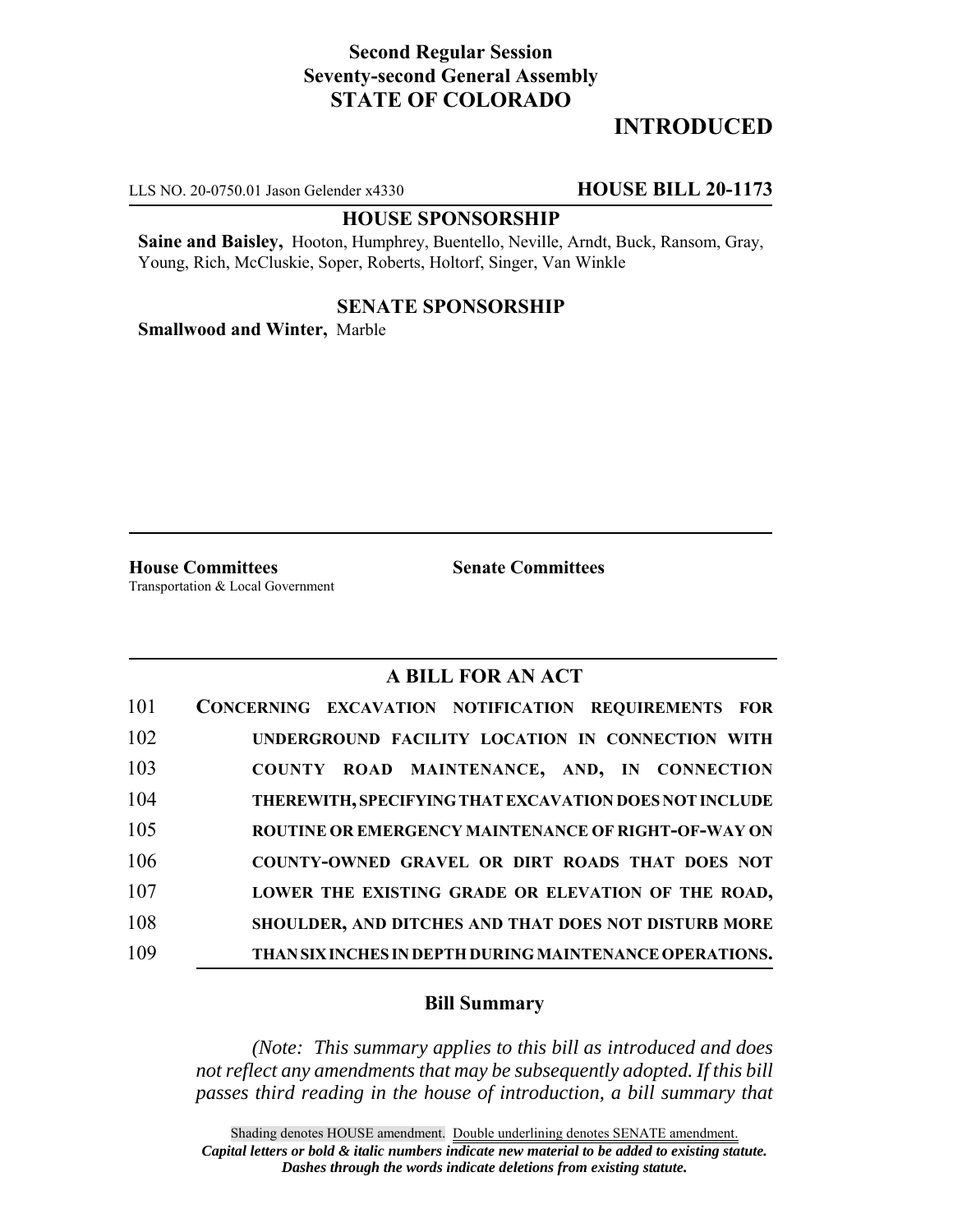*applies to the reengrossed version of this bill will be available at http://leg.colorado.gov.)*

Current law requires an individual or entity to notify the statewide notification association of all owners and operators of underground facilities of its intent to engage in excavation so that any underground facilities, such as water and sewer pipes, gas lines, and electric or cable lines, that the excavation might affect can be located and marked before excavation begins. Underground facilities are often located beneath county gravel and dirt roads, normally at a depth of at least 18 inches below the road surface. Counties maintain the profile and surface condition of such county roads and county road rights-of-way by engaging in routine and emergency maintenance activities that do not disturb more than 6 inches in depth. These maintenance activities currently trigger the excavation notification requirement, and the related requirement that the location of underground facilities be marked, even though they occur above the levels where underground facilities are located. To prevent such activities from triggering the excavation notification requirement, the bill specifies that "excavation" does not include routine or emergency maintenance of right-of-way on county-owned gravel or dirt roads performed by county employees that:

- ! Does not lower the existing grade or elevation of the road, shoulder, and ditches; and
- ! Does not disturb more than 6 inches in depth during maintenance operations.
- 1 *Be it enacted by the General Assembly of the State of Colorado:*
- 2 **SECTION 1.** In Colorado Revised Statutes, 9-1.5-102, **amend**
- 3 (3)(a) and (3)(b)(III)(B); and **add** (3)(c) as follows:
- 

4 **9-1.5-102. Definitions.** As used in this article 1.5, unless the 5 context otherwise requires:

 (3) "Excavation" means any operation in which earth is moved or removed by means of any tools, equipment, or explosives and includes augering, backfilling, boring, ditching, drilling, grading, plowing-in, pulling-in, ripping, scraping, trenching, hydro excavating, postholing, and

- 10 tunneling. "Excavation" does not include:
- 

11 (a) Routine maintenance on existing planted landscapes; or